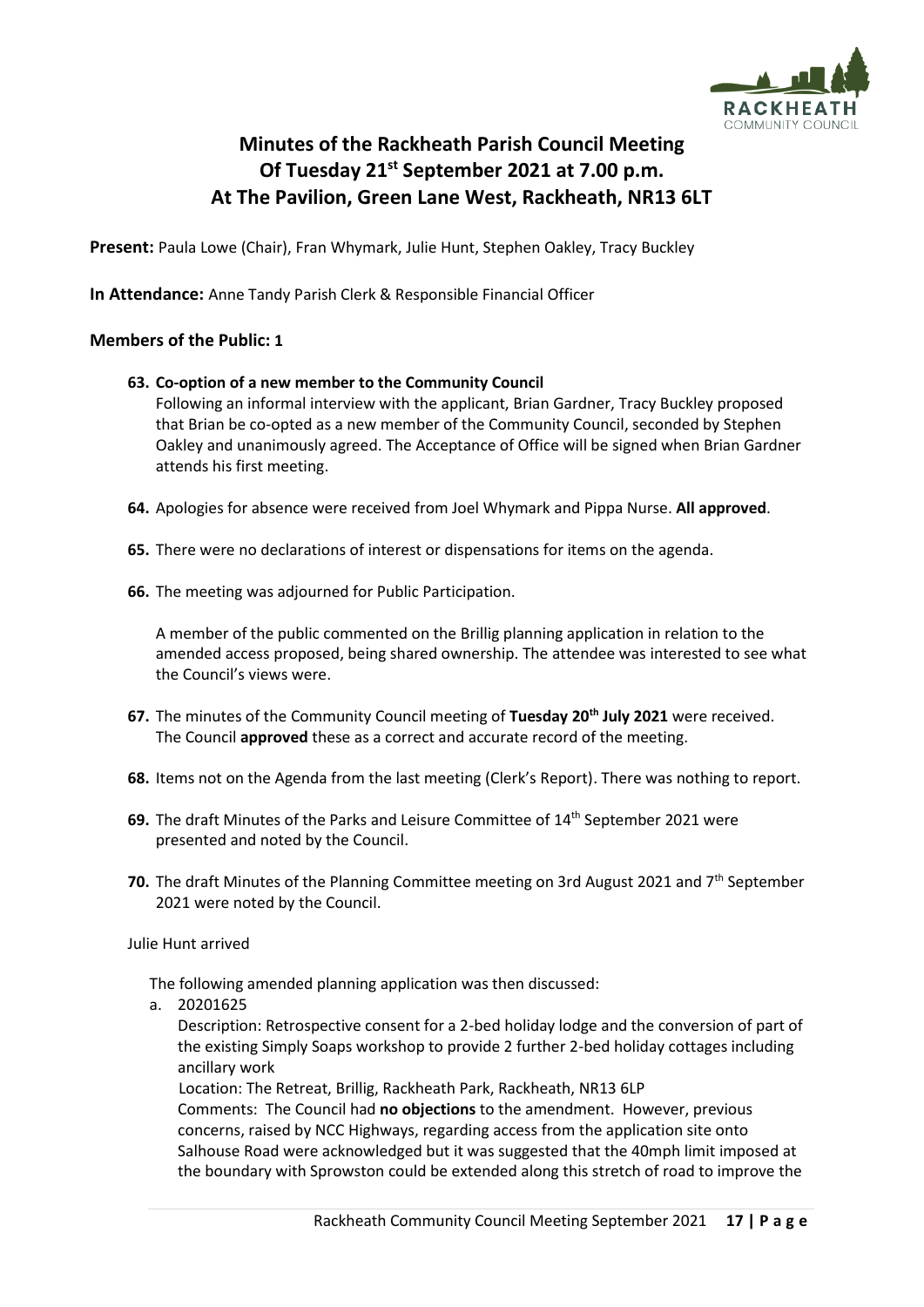safety. The Council also understands that the amended access route proposed, is, in part, jointly owned, and that representations were being made by the owner separately.

**71.** The draft Minutes of the Finance Working Group meeting on 1<sup>st</sup> September 2021 were noted by the Council. Stephen reported that a response to enquiries from the external auditor regarding the AGAR had been discussed and agreed and the invoice for Wroxham Youth Football Club had been set which was subsequently approved by the Parks and Leisure Committee.

### Fran Whymark arrived

## **72. Accounts**

- a. Payments for August and September 2021 were approved (appendix A). **All approved**.
- b. The monthly bank reconciliation to 31<sup>st</sup> July and 31<sup>st</sup> August 2021 was noted.
- c. PJ Plumbing invoice £68.00 + VAT. Recommended for payment by P&L Committee was **approved**.
- d. Fold up laptop table £19.99 + VAT. Approved by P&L Committee was **approved**.
- e. Dog Waste bin and post for All Saints Church £211.79. Approved by P&L Committee was **approved**.

### **73. Policy Review**

c. The Freedom of Information Act policy was reviewed and **approved**.

### **74. To receive correspondence and agree response (if any)**

- ➢ Norfolk ALC Bulletin
	- $\cdot$  July 2021
	- 18 August 2021
- ➢ Norfolk ALC Wellbeing
	- Safer Norfolk Plan 2021-24 follow up after webinar
	- Three Important Webinars
	- PCC and Police and Crime Plan Priorities Consultation
	- Briefing Note 29 July 2021
	- Briefing Note 5 August 2021
	- Covid Commemorative Gift *this was applied for and will be presented at a future meeting.*
	- Flooding Leaflet and Norfolk Flooding Hotline
	- Briefing Note 12 August 2021
	- **·** Perfect Storm Approaches
	- Free Trees *a request was submitted for Jubilee Park but all trees have now been allocated.*
		- Briefing Note 2 September 2021
- ➢ Norfolk Police Newsletter July and August 2021
- $\triangleright$  Norfolk Policy and Crime Plan Consultation
- $\triangleright$  NCC Water Management Draft Flood Investigation Report for BDC Winter 2020/21
- $\triangleright$  Tree Council Broadsheet 203
- ➢ NCC Notification of Great Norwich Local Plan Submission
- $\triangleright$  Norfolk Parish Training and Support Training update
- ➢ NCC Transport for Norwich Strategy Consultation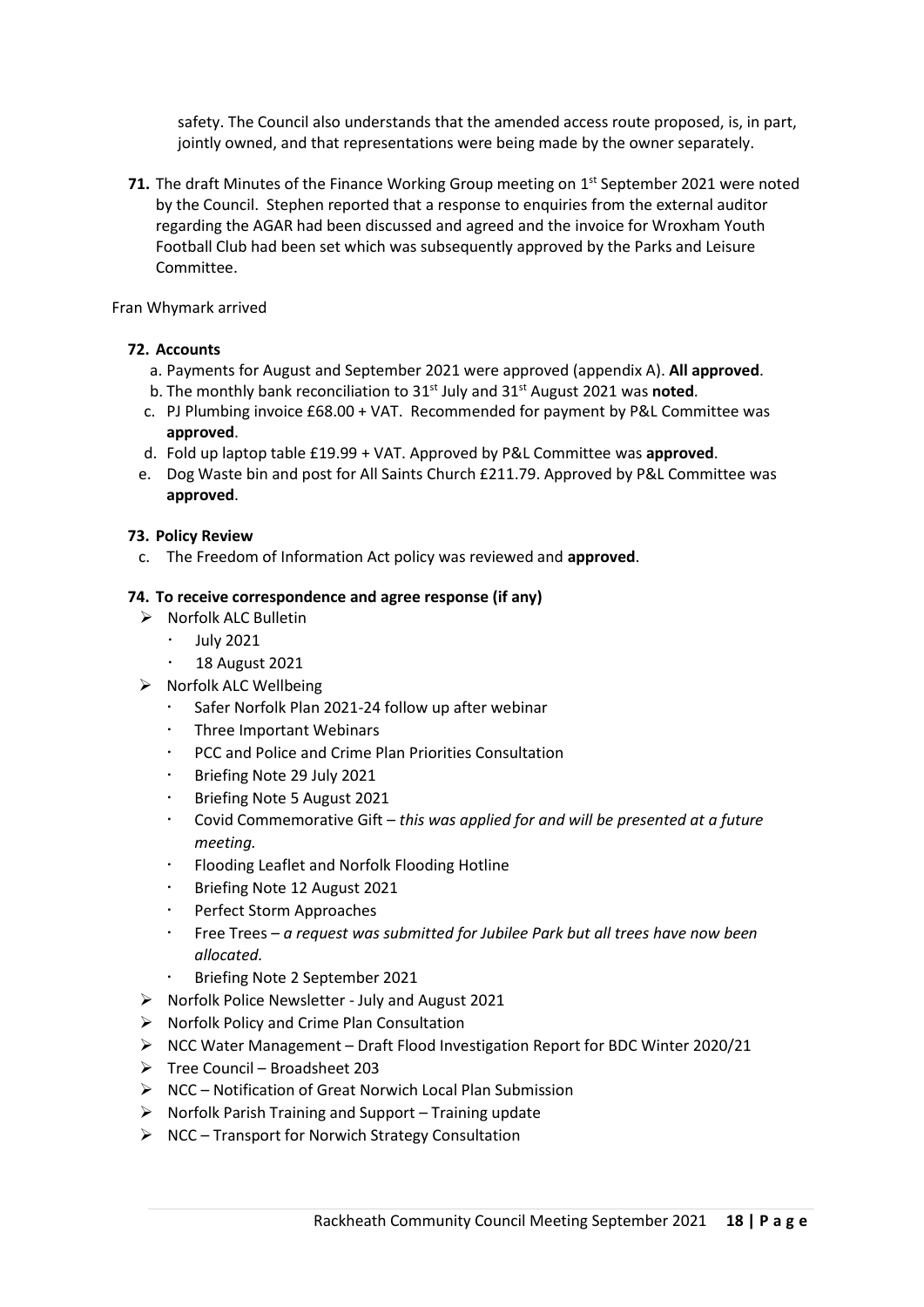- **75.** Items for publication/media and items for the next Community Council meeting on Tuesday 19th October 2021.
	- · Fireworks
- **76.** It was **resolved** to exclude the public under the Public Bodies (Admissions to Meetings) Act 1960, to exclude the public due to the confidential nature of the item to be discussed – personnel matters.

The Clerk left the meeting and handed over minute taking to the Council.

- The Council dealt with the complaint in line with the Council's own Complaints policy.
- $\cdot$  It was agreed by all members that the policy had been followed correctly.
- The complainant had been asked to provide evidence to corroborate matters but none was forthcoming. The Council asked the Clerk to return to the meeting to answer questions about the complaint.

The Clerk left the meeting

- The Council felt that they had made sufficient enquiries to be satisfied that there was insufficient evidence to progress the case further and therefore **a resolution was made** that there was no case to answer and the case was closed.
- The outcome of the investigation will be communicated by letter to both the complainant and the Clerk.

The Meeting concluded at 20:27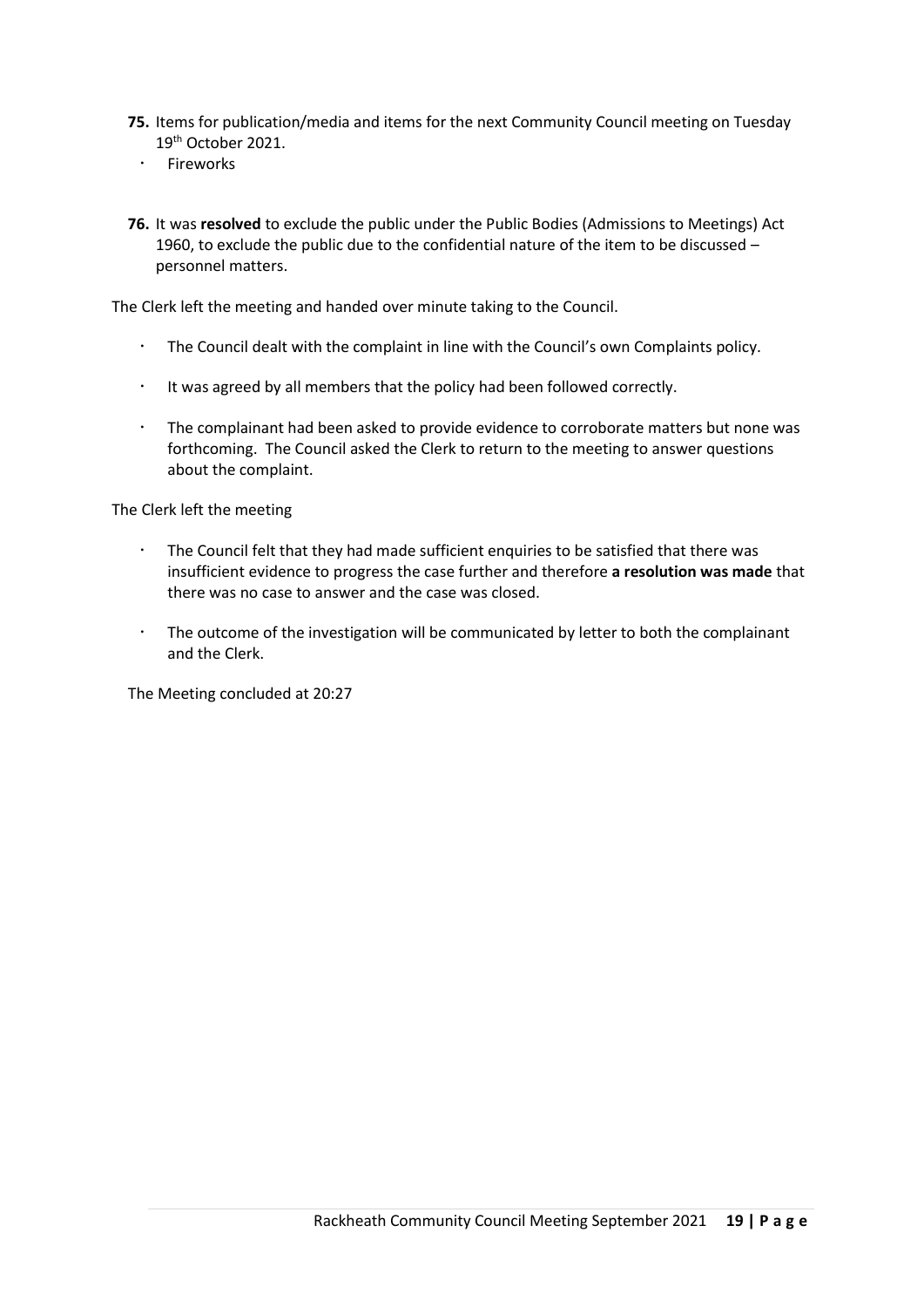21 September 2021 (2021-2022)

| <b>PAYMENTS LIST</b> |                               |             |        |                |                     |                              |                          |                 |          |            |          |
|----------------------|-------------------------------|-------------|--------|----------------|---------------------|------------------------------|--------------------------|-----------------|----------|------------|----------|
| Voucher Code         |                               | <b>Date</b> | Minute | <b>Bank</b>    | <b>Cheque No</b>    | <b>Description</b>           | <b>Supplier</b>          | <b>VAT Type</b> | Net      | <b>VAT</b> | Total    |
|                      | 101 NEST Pension              | 09/08/2021  |        | Parish Council | <b>BACs</b>         | <b>Pension Contributions</b> | <b>Nest Pension</b>      | X               | 138.47   |            | 138.47   |
|                      | 102 PAYE & NIC                | 12/08/2021  |        | Parish Council | <b>BACs</b>         | PAYE & NI                    | <b>HMRC</b>              | X               | 23.05    |            | 23.05    |
|                      | 103 All-Saints Church Grass   | 23/08/2021  |        | Parish Council | <b>BACs</b>         | Grass cutting                | Garden Guardian          | S               | 19.67    | 3.93       | 23.60    |
|                      | 104 Grounds                   | 23/08/2021  |        | Parish Council | <b>BACs</b>         | Grass cutting                | Garden Guardian          | S               | 91.00    | 18.20      | 109.20   |
|                      | 105 Grounds                   | 23/08/2021  |        | Parish Council | <b>BACs</b>         | Grass cutting                | Garden Guardian          | S               | 28.92    | 5.78       | 34.70    |
|                      | 106 Jubilee Park Grasscutting | 23/08/2021  |        | Parish Council | <b>BACs</b>         | Grass cutting                | Garden Guardian          | S               | 217.08   | 43.42      | 260.50   |
|                      | 107 Jubilee Park Play         | 23/08/2021  |        | Parish Council | <b>BACs</b>         | Play equipment inspection    | Garden Guardian          | S               | 18.17    | 3.63       | 21.80    |
|                      | 108 Pavilion Utilities        | 23/08/2021  |        | Parish Council | <b>Direct Debit</b> | Electricity                  | British Gas              | S               | 435.61   | 87.12      | 522.73   |
|                      | 109 Admin & Office Expenses   | 23/08/2021  |        | Parish Council | <b>Direct Debit</b> | Internet & Phone             | Plusnet                  |                 | 11.50    | 2.30       | 13.80    |
|                      | 110 Pavilion Cleaning         | 23/08/2021  |        | Parish Council | <b>BACs</b>         | Pavilion cleaning            | <b>Heritage Contract</b> | S               | 220.48   | 44.10      | 264.58   |
|                      | 111 Booking Assistant Salary  | 31/08/2021  |        | Parish Council | <b>BACs</b>         | Salary                       | Hannah Lawrance          | X               | 193.42   |            | 193.42   |
|                      | 112 Clerk's Salary            | 31/08/2021  |        | Parish Council | <b>BACs</b>         | Salary                       | Anne Tandy               | X               | 926.50   |            | 926.50   |
|                      |                               |             |        |                |                     |                              | <b>Total</b>             |                 | 2,323.87 | 208.48     | 2,532.35 |

# **Rackheath Parish Council**